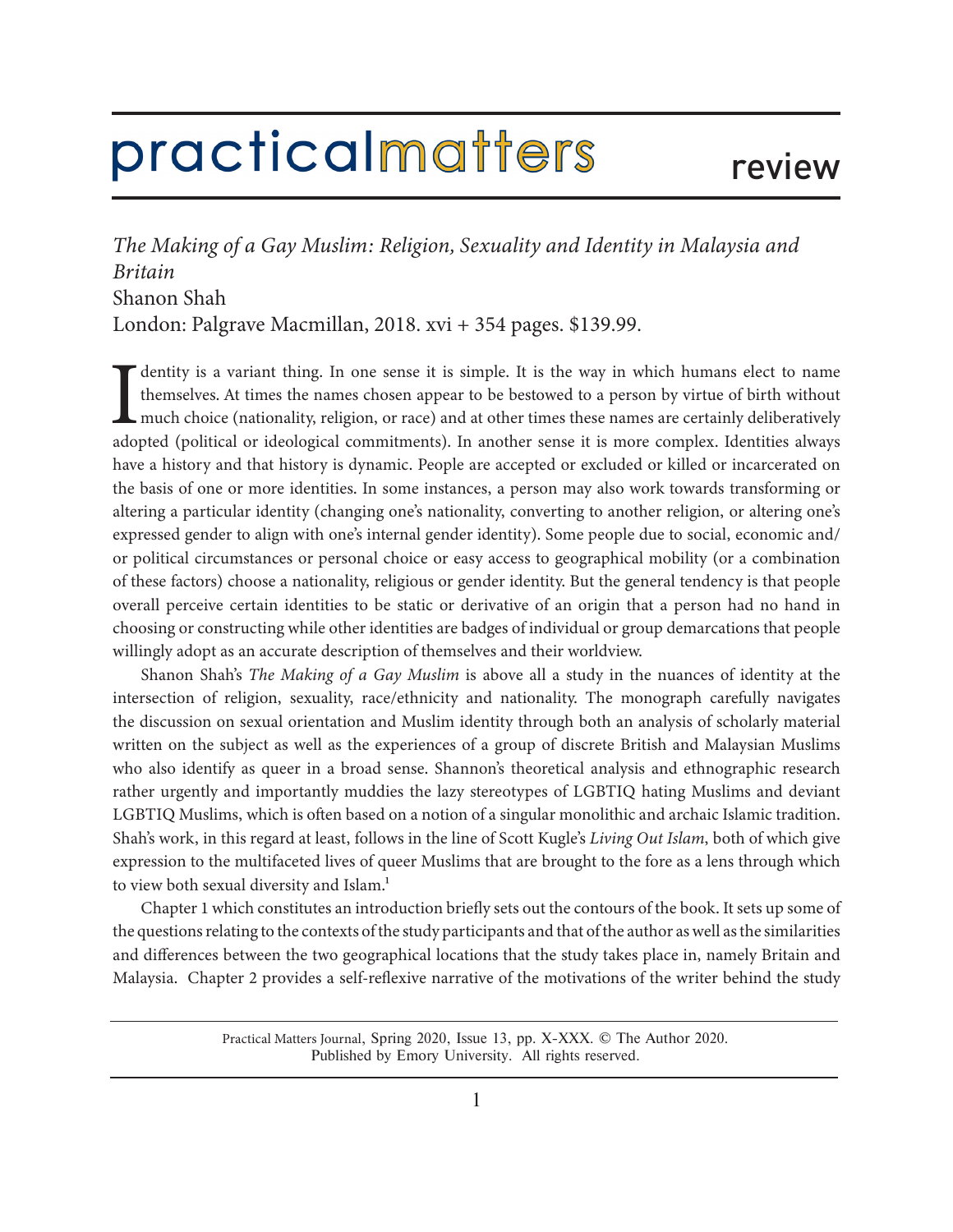and information relating to the details of the study in respect to how Shah sought out the participants for this project and once they were identified how Shah went about assessing their views and behaviours and his challenges in this regard. Shah's ability to demonstrate an awareness of his own positionality during the research project is worthy and important to the larger background of discussing Muslim subjectivities. Shah is explicit about his sexual identity as "gay" and his religious identity as "Muslim." While he provides a narrative of his background as a person of Malaysian origin who grew up and worked in Malaysia and studied in Australia and now lives in Britain with his Christian partner, he does not give much away in terms of how his identity as a gay Muslim was crafted. What is evident is that Shah did not experience pernicious persecution on the basis of his sexual orientation nor an urgency to flee his social context in Malaysia to be accepted. That Shah could open up in more or less a relaxed way with certain parts of his social circle and gain the trust and protection of his family and close heterosexual acquaintances may have something to do with Shah's socio-economic context and the religious orientation of his family, but this is not explored fully. Shah readily admits to his insider status in respect of this project – something which seems to have been extremely helpful in securing him interviews and time with the 29 people who form the core ethnographic sample of the study. Furthermore, some of these people were friends of or familiar to the author or part of a network that the author was already integrated into. That Shah readily had the accoutrements of familiarity – positive self-identification as gay and a Muslim and Malaysian – probably benefited Shah in at least some of his interactions. That dimension is central in that one receives the impression that the research process was as meaningful to the participants as it was to the author, as through the act of engaged conversation both parties were delving deeper and exploring facets of their religious and sexual identity which enriched the data. Shah's narration of the interviews and the description of the locations and the unspoken physical expressions of people provide a rich and textured tapestry of queer lives. However, while Shah is cognisant of the other factors of his participants – for example, the mostly middle class location of the people he interacted with in Kuala Lumpur and the mostly second generation working class people of South Asian heritage from a LGBTQ organisation in Britain – he does not take this line of enquiry sufficiently far in enough in assessing whether these specific locations and experiences of class affect in concrete ways how people construct their religious identity in tandem with their sexual proclivities. Nonetheless, this chapter presents an evocative picture of queer Muslim lives that humanise the subject of queer Muslims.

Chapter 3 and Chapter 4 are foundational chapters that set the scene for the description and findings of the ethnographic project. Chapter 3 offers an excellent overview of the various discussions relating to Muslims, Islam and sexual diversity and the nuances in the debate in a Muslim majority country and Western liberal democracy where Muslims constitute a minority. The chapter integrates the material in a clear and systematic manner that is accessible and essential to understanding the larger issue of sexual diversity and Islam and can be utilised as an effective teaching chapter on the subject. The author summarises and critically examines the material produced by Islamic studies scholars on whether an Islamic piety can be accommodating of people who have same-sex sexual relationships. In this regard, Scott Kugle's work plays a central role in developing an Islamic methodology for legitimising same-sex relationships based on essential notions of sexual orientation. Furthermore, the author complicates the question of a gay-friendly Islam by acknowledging the robust history of homoeroticism and same-sex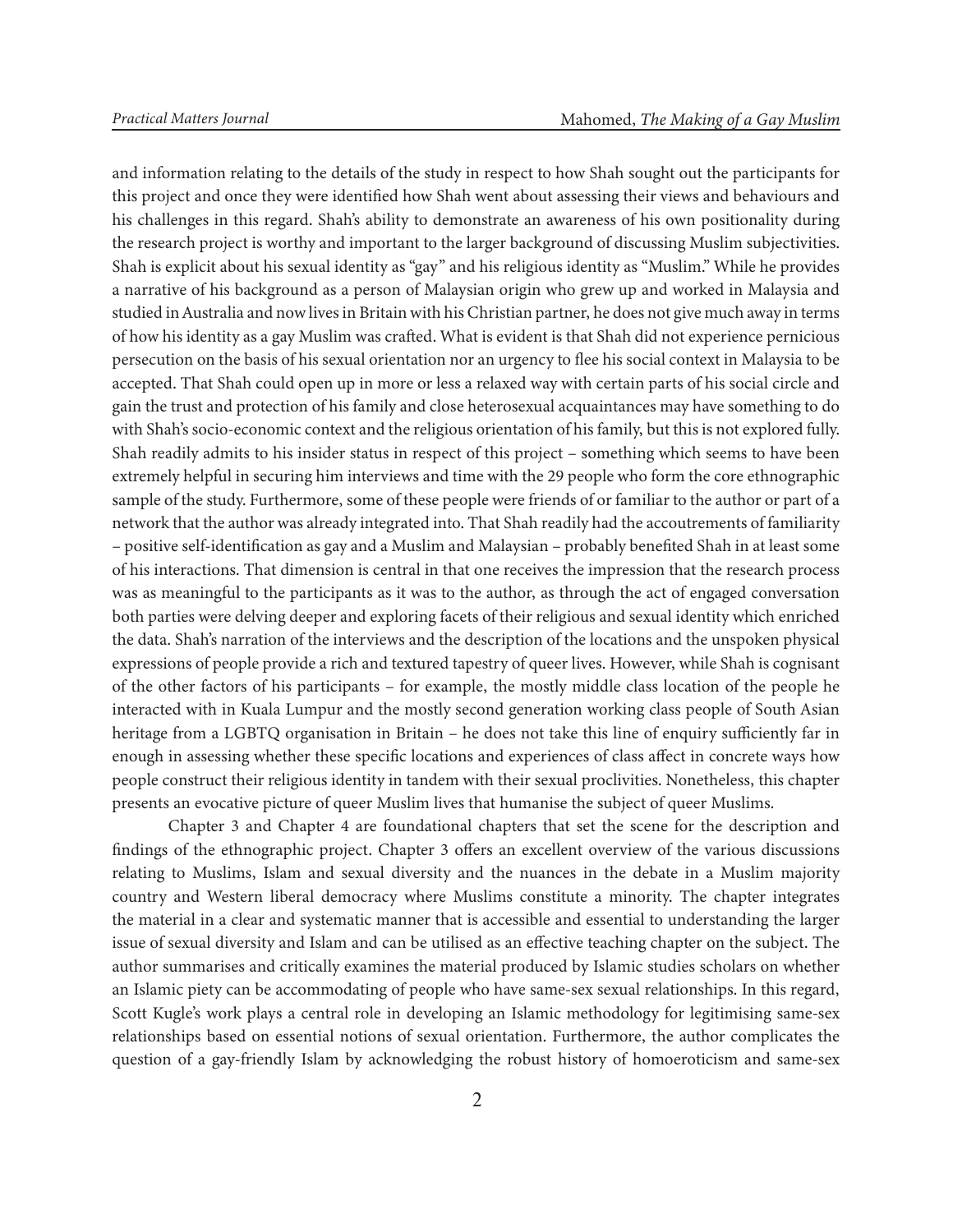sexuality in pre-modern Muslim societies, presenting critiques of the liberal gay rights movement which was founded in the West and discussing the effects of a universalising homosexual identity culture as well as critiquing and offering comments on some of the assumptions in pro-gay Muslim scholarship such as that of Kugle's. Shah also introduces into the discussion the complexity of an anti-Muslim bias that results in queer Muslims having to continuously explain how both their Muslim and sexual identities can be reconciled. This chapter demonstrates the varied terrain involved in discussing homosexuality and Islam and that each discussion on the subject is not only influenced by a theoretical discussion on Islamic law and sexuality but also larger debates about race, ethnicity, the role of the state in condoning or curtailing certain types of sexual practices, and how identities are created, adopted and travel from their place of origin and adopted or rejected by others in turn.

Chapter 4 provides an examination of the two geographical locations wherein the study was conducted, namely Britain and Malaysia. The shared history between the two countries, the relationship between religion and the state in each, the Malaysian and British models of approaching and regulating diversity, and the position of Islam and minorities – racial/ethnic, religious and sexual – in both polities are surveyed. The result is a sufficiently detailed account that furnishes the reader with pertinent information to augment the ethnographic research that will be presented. The value of this chapter is in demonstrating that while queer Muslims in both countries have to work with entrenched notions of the irreconcilability between Islam and homosexuality, the circumstances surrounding this discussion is not the same. In Malaysia, the state is the guardian of Islam and asserts an Islamic Malay identity that is difficult to substantially depart from without some negative consequences. Tolerance for homosexuality, even without the more daring claim of accommodating homosexuality within the ambit Islam, clearly does not fit into the state and popular notions of Islam and what constitutes normal and morally licit sexual relations. In Britain, there has been over decades a gradual overturning of discriminatory laws towards LGBTQ people and the civic space is the opposite of Malaysia in respect of its accommodation of homosexuality. However, the British state, especially after 9/11, is invested in cultivating a certain type of compliant Muslim where Islam and Muslims signify an Other in the context of an overall socioeconomically and somewhat marginalised religious community. Within this context, queer Muslims have the burden of both defending their sexual identity in their religious community and shielding their religious identity within a larger public space.

This positioning of Muslims in Malaysia and Britain shows how homosexuality is clearly characterised as forbidden and excluded from the realm of that which can ever be permissible or wholesome. On this point, Chapter 7 serves as a convenient conduit to further elaborate on the ethical concerns or politics implicated in respect of the issue of homosexuality and deviance or in Islamic parlance the halal (permissible) from the haram (prohibited). In Malaysia it is part of a larger state regulatory policing of forbidding for Muslims that which is deemed prohibited. In Britain, Muslims also have to deal with this discourse of homosexuality as deviance, albeit within the Muslim community which does not have the coercive power of the state. Shah shows how queer Muslims grapple with the permissible and prohibited in relation to their sexual identity and sexual conduct almost always – whether in respect of their own internal struggle or in response to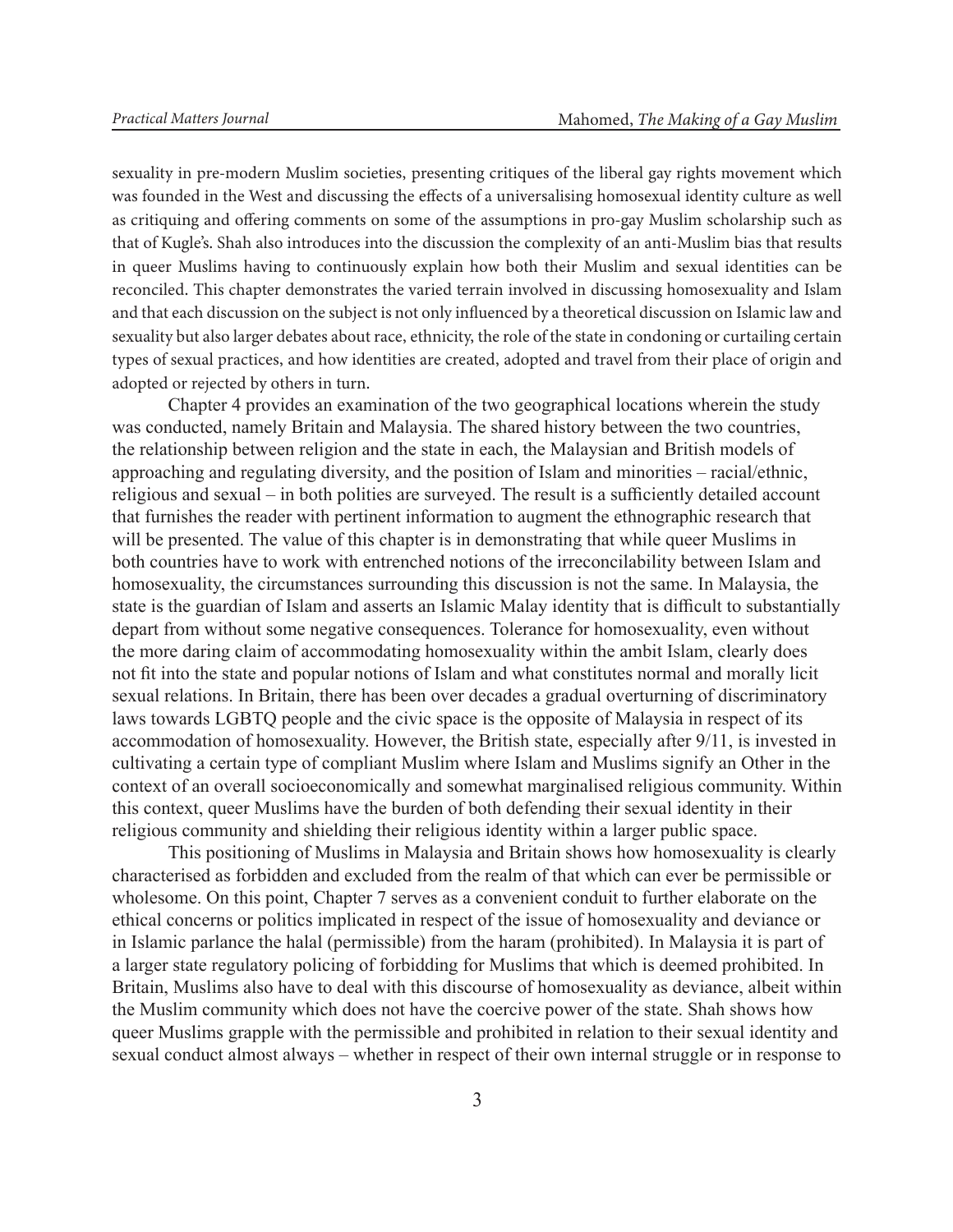public characterisation of their sexuality as deviant and religiously unacceptable – compounded with national discourses on Islam and sexuality.

Chapter 5 and Chapter 6 form the core of the book as it is in these sections that the full breadth of Shah's study participants are displayed. Shah's ability to provide excellent thick descriptions, as he had done in Chapter 2, is present in these two chapters. Through the study participants' responses and Shah's careful descriptions of behaviour one observes the construction of both a visceral and at times very thoughtful process of identity-making. If the reader were to start this book with the question of whether the identities of Muslim and gay are compatible, the content of these chapters would at the least persuade the reader that those dual identities are not exclusive of each other even if they may sit somewhat incommensurately at times. Shah demonstrates that in the process of the construction of both Muslimness and queerness, his study participants are also intimately involved in the construction and interpretation of what is Islam and what it means for them individually and collectively. Islam as identity, community and religious tradition, influences the study participants but is also in turn influenced through the mediation of their sexuality and positionality in relation to the other contextual identities that they espouse. Some of the participants construct a uniquely Islamic queer sexual identity through embracing Islamic spirituality and rituals as well as forms of embodied performance through reconstructing these very same rituals through an egalitarian framework that privileges gender, sexual, religious and/or ethnic diversity and non-hierarchical forums that are aware of the fluidity and politicisation of identity. The social dimension of the participants' engagement with each other serve as a means through which queer Muslims preserve a connection to their religious identity by forming communities where the nonheterosexual and non-orthodox Muslim features of its members are celebrated positively and as markers of belonging. Shah's research, at least in the Malaysian context, also demonstrates that some queer Muslims do not uncritically accept labels such as 'gay' and 'lesbian' and rather prefer to use indigenous signifiers of sexual or gender identity that furnish a more nuanced understanding of sexual attraction, desire and conduct in the local setting. Shah's research suggests that the queer Muslim communities and queer Muslim individuals that he interviewed are not monolithic, thoughtful about their relationship with religion, careful about how they craft their sexual identity, and part of a larger Muslim dynamic that is contesting the meaning of what it means to be Muslim in the contemporary world.

Chapter 8 functions as a conclusion in which Shah continues and rounds off some of the discussion threads that appear in earlier chapters. An interesting point which Shah raises in the conclusion is his experience of building bridges and opening up lines of communication through his activism work with sectors of the Muslim community in Britain that one would ordinarily think would not be natural allies towards queer Muslims. It would seem that precisely due to the queer Muslim contestation of what constitutes the permissible in Islam particularly in relation to sexuality that such a conversation can take place. By continuously challenging the normative understanding of homosexuality or sexual diversity and Islam as antithetical to each other, a more pronounced space for individual moral agency within the realm of Islamic ethics is